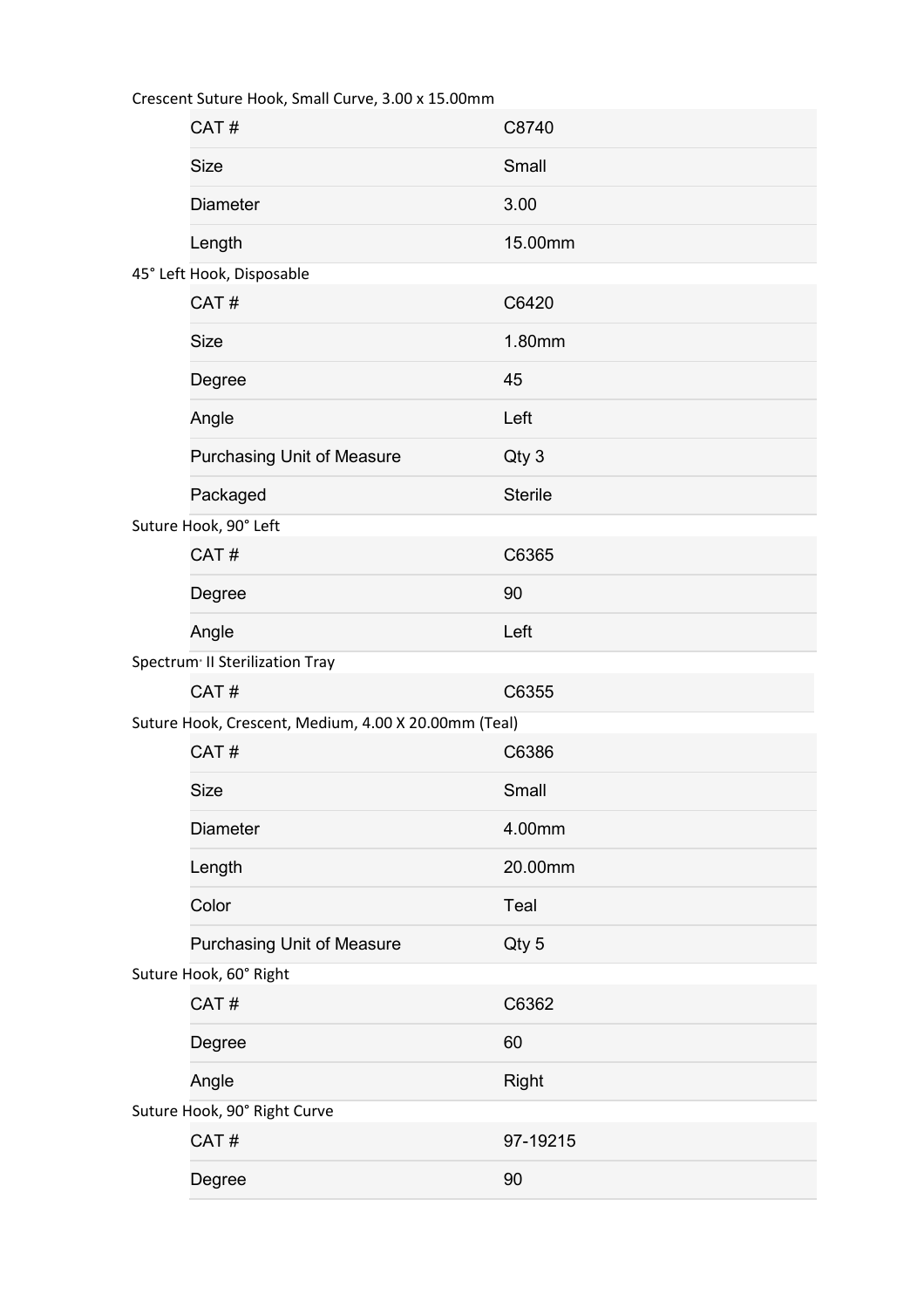|                                          | Angle                                                      | Right          |
|------------------------------------------|------------------------------------------------------------|----------------|
|                                          | Spectrum <sup>®</sup> MVP™, 45° Left Hook, Extended Length |                |
|                                          | CAT#                                                       | C6420EL        |
|                                          | <b>Size</b>                                                | 1.80mm         |
|                                          | Degree                                                     | 45             |
|                                          | Angle                                                      | Left           |
|                                          | <b>Purchasing Unit of Measure</b>                          | Qty 3          |
|                                          | Packaged                                                   | <b>Sterile</b> |
|                                          | Suture Hook, 90° Right                                     |                |
|                                          | CAT#                                                       | C6364          |
|                                          | Degree                                                     | 90             |
|                                          | Angle                                                      | Right          |
|                                          | Suture Hook, 60° Left                                      |                |
|                                          | CAT#                                                       | C6363          |
|                                          | Degree                                                     | 60             |
|                                          | Angle                                                      | Left           |
|                                          | Super Suttle <sup>®</sup> Suture Passer                    |                |
|                                          | CAT#                                                       | C6005          |
|                                          | Purchasing Unit of Measure                                 | Qty 8          |
|                                          | Packaged                                                   | <b>Sterile</b> |
|                                          | Suture Hook, 45° Left (Blue)                               |                |
|                                          | CAT#                                                       | C6381          |
|                                          | Degree                                                     | 45             |
|                                          | Angle                                                      | Left           |
|                                          | Color                                                      | <b>Blue</b>    |
|                                          | <b>Purchasing Unit of Measure</b>                          | Qty 5          |
| Spectrum II Roller Wheel Replacement Kit |                                                            |                |
|                                          | CAT#                                                       | C6356          |
| 45° Right Hook, Disposable               |                                                            |                |
|                                          | CAT#                                                       | C6410          |
|                                          | <b>Size</b>                                                | 1.80mm         |
|                                          | Degree                                                     | 45             |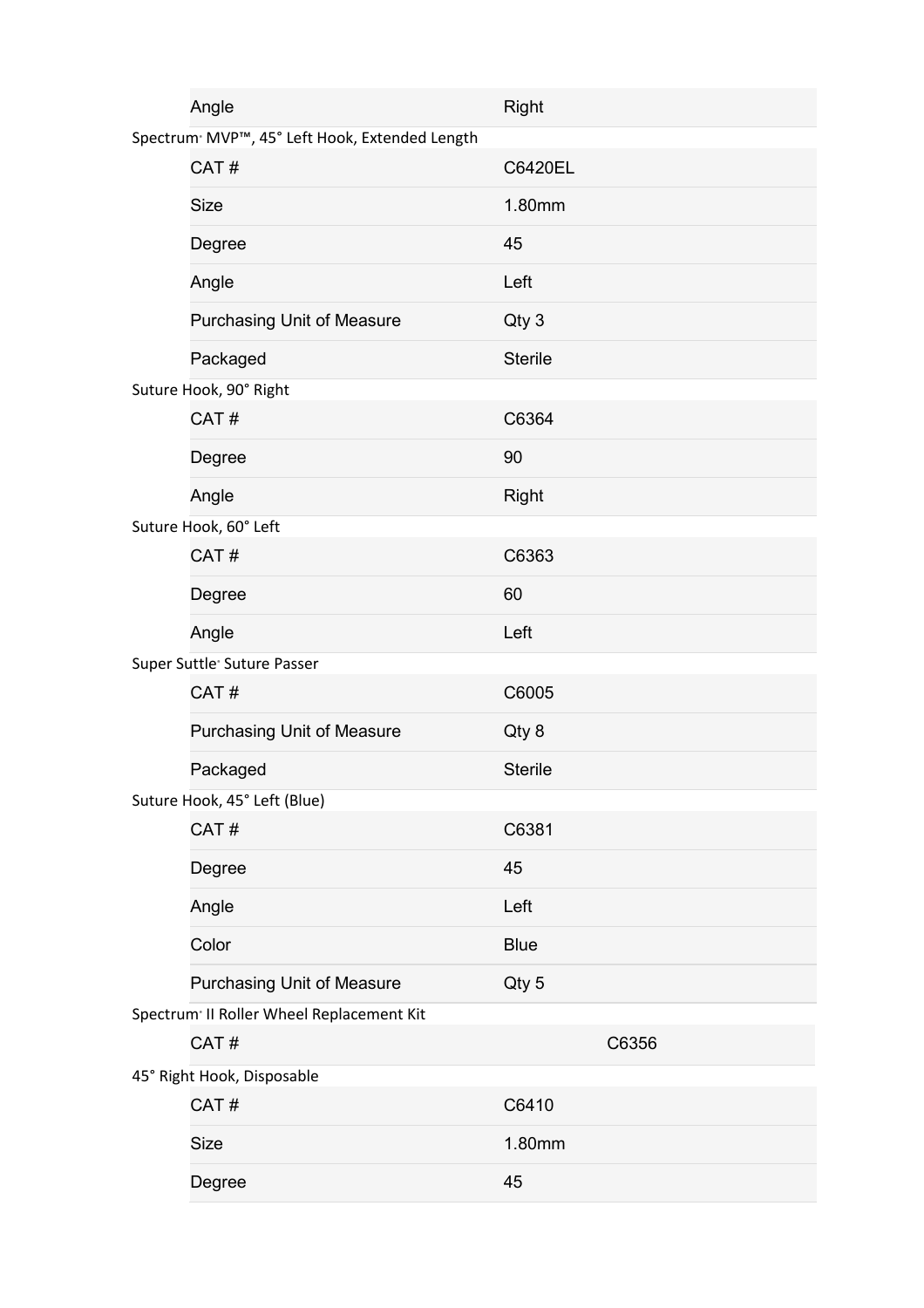|                                                       | Angle                                         | <b>Right</b>   |       |
|-------------------------------------------------------|-----------------------------------------------|----------------|-------|
|                                                       | Purchasing Unit of Measure                    | Qty 3          |       |
|                                                       | Packaged                                      | <b>Sterile</b> |       |
|                                                       | Suture Hook, 45° Right                        |                |       |
|                                                       | CAT#                                          | C6360          |       |
|                                                       | Degree                                        | 45             |       |
|                                                       | Angle                                         | Right          |       |
|                                                       | Spectrum <sup>®</sup> II Handle               |                |       |
|                                                       | CAT#                                          |                | C6350 |
|                                                       | Suture Hook, 45° Left                         |                |       |
|                                                       | CAT#                                          | C6361          |       |
|                                                       | Degree                                        | 45             |       |
|                                                       | Angle                                         | Left           |       |
|                                                       | Suture Hook, 90° Left Curve                   |                |       |
|                                                       | CAT#                                          | 97-19115       |       |
|                                                       | Degree                                        | 90             |       |
|                                                       | Angle                                         | Left           |       |
|                                                       | Suture Hook, Straight                         |                |       |
|                                                       | CAT#                                          | C6368          |       |
|                                                       | Angle                                         | Straight       |       |
|                                                       | Suture Hook, Crescent, Medium, 4.00 X 20.00mm |                |       |
|                                                       | CAT#                                          | C6370          |       |
|                                                       | <b>Size</b>                                   | Medium         |       |
|                                                       | <b>Diameter</b>                               | 4.00mm         |       |
|                                                       | Length                                        | 20.00mm        |       |
| Suture Hook, Right Corkscrew                          |                                               |                |       |
|                                                       | CAT#                                          | 97-10215       |       |
|                                                       | Angle                                         | <b>Right</b>   |       |
| Suture Hook, Crescent, Large, 6.00 X 25.00mm (Purple) |                                               |                |       |
|                                                       | CAT#                                          | C6387          |       |
|                                                       | <b>Size</b>                                   | Small          |       |
|                                                       | Diameter                                      | 6.00mm         |       |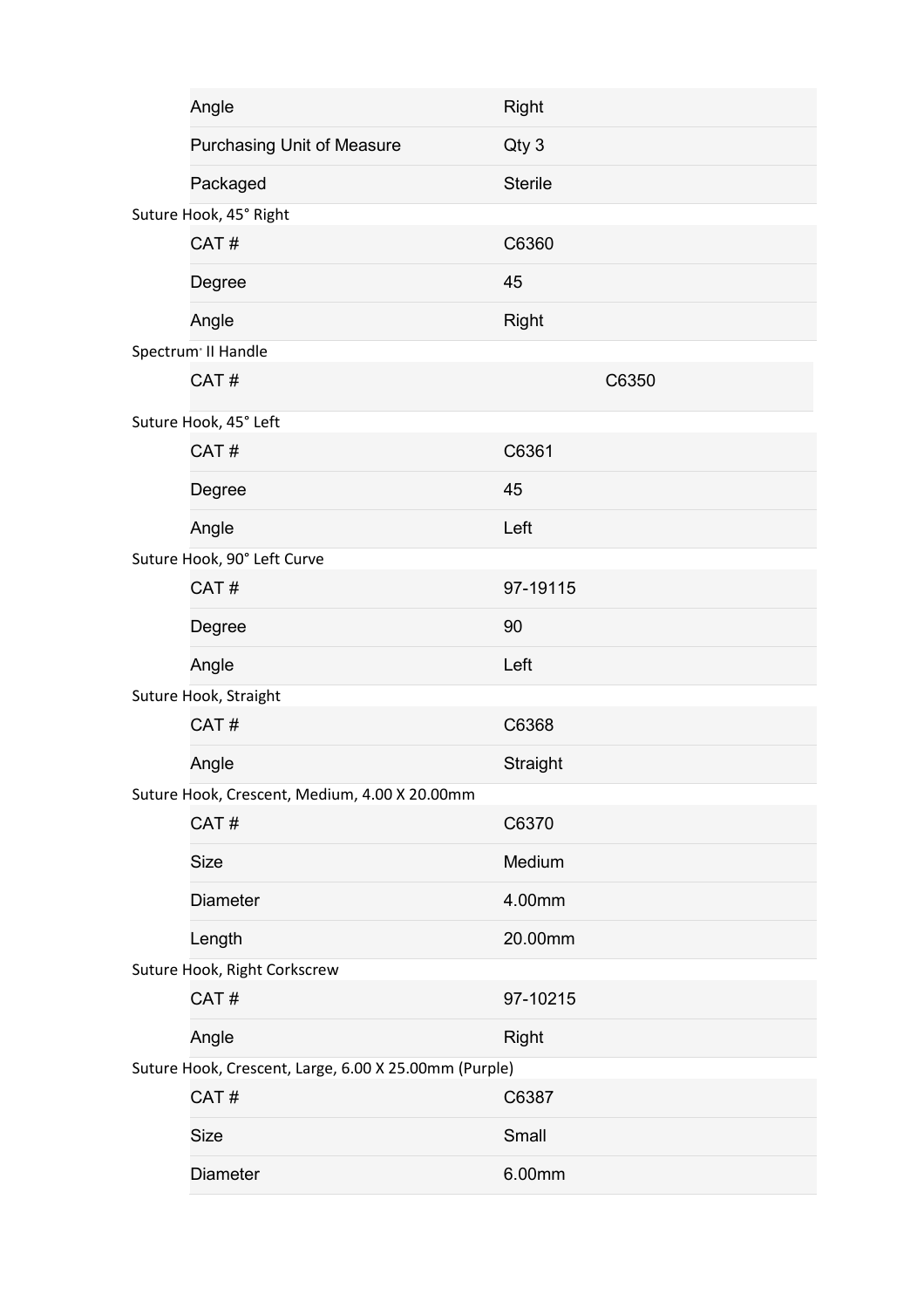|                                                    | Length                                                      | 25.00mm        |
|----------------------------------------------------|-------------------------------------------------------------|----------------|
|                                                    | Color                                                       | Purple         |
|                                                    | Purchasing Unit of Measure                                  | Qty 5          |
|                                                    | Spectrum <sup>®</sup> MVP™, 45° Right Hook, Extended Length |                |
|                                                    | CAT#                                                        | C6410EL        |
|                                                    | <b>Size</b>                                                 | 1.80mm         |
|                                                    | Degree                                                      | 45             |
|                                                    | Angle                                                       | <b>Right</b>   |
|                                                    | <b>Purchasing Unit of Measure</b>                           | Qty 3          |
|                                                    | Packaged                                                    | <b>Sterile</b> |
|                                                    | Suture Hook, Straight (Pink)                                |                |
|                                                    | CAT#                                                        | C6384          |
|                                                    | Crescent Suture Hook, Large Curve, 6.00 x 25.00mm           |                |
|                                                    | CAT#                                                        | C8742          |
|                                                    | <b>Size</b>                                                 | Large          |
|                                                    | <b>Diameter</b>                                             | 6.00           |
|                                                    | Length                                                      | 25.00mm        |
|                                                    | Suture Hook, Crescent, Small, 3.00 X 15.00mm                |                |
|                                                    | CAT#                                                        | C6369          |
|                                                    | <b>Size</b>                                                 | Small          |
|                                                    | <b>Diameter</b>                                             | 3.00mm         |
|                                                    | Length                                                      | 15.00mm        |
|                                                    | Suture Hook, Straight                                       |                |
|                                                    | CAT#                                                        | 97-10015       |
|                                                    | Angle                                                       | Straight       |
| Crescent Suture Hook, Medium Curve, 4.00 x 20.00mm |                                                             |                |
|                                                    | CAT#                                                        | C8741          |
|                                                    | <b>Size</b>                                                 | Medium         |
|                                                    | <b>Diameter</b>                                             | 4.00           |
|                                                    | Length                                                      | 20.00mm        |
| Suture Hook, CorkScrew, Left                       |                                                             |                |
|                                                    | CAT#                                                        | C6367          |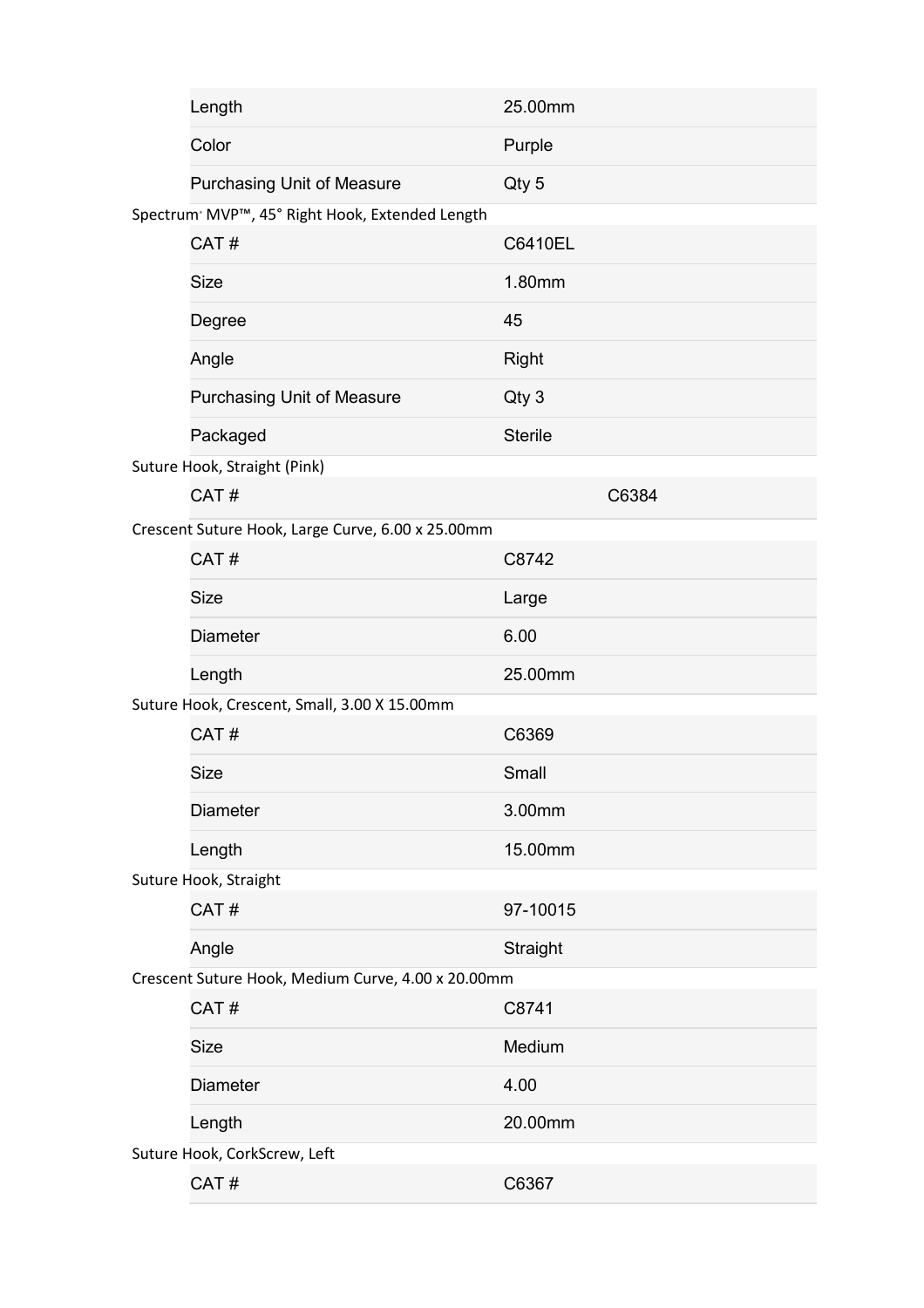|                                 | <b>Type</b>                                                      | Corkscrew      |
|---------------------------------|------------------------------------------------------------------|----------------|
|                                 | Angle                                                            | Left           |
|                                 | <b>Medium Crescent Hook</b>                                      |                |
|                                 | CAT#                                                             | C6400          |
|                                 | <b>Size</b>                                                      | 1.80mm         |
|                                 | Purchasing Unit of Measure                                       | Qty 3          |
|                                 | Packaged                                                         | <b>Sterile</b> |
|                                 | Suture Hook, 60° Left (Yellow)                                   |                |
|                                 | CAT#                                                             | C6383          |
|                                 | Degree                                                           | 60             |
|                                 | Angle                                                            | Left           |
|                                 | Color                                                            | Yellow         |
|                                 | <b>Purchasing Unit of Measure</b>                                | Qty 5          |
|                                 | Spectrum <sup>®</sup> MVP™, Medium Crecent Hook, Extended Length |                |
|                                 | CAT#                                                             | C6400EL        |
|                                 | <b>Size</b>                                                      | 1.80mm         |
|                                 | Purchasing Unit of Measure                                       | Qty 3          |
|                                 | Packaged                                                         | <b>Sterile</b> |
|                                 | Suture Hook, Left Corkscrew                                      |                |
|                                 | CAT#                                                             | 97-10115       |
|                                 | Angle                                                            | Left           |
|                                 | <b>Suture Hook Handle</b>                                        |                |
|                                 | CAT#                                                             | 27-00011       |
| Suture Hook, 60° Right (Orange) |                                                                  |                |
|                                 | CAT#                                                             | C6382          |
|                                 | Degree                                                           | 60             |
|                                 | Angle                                                            | <b>Right</b>   |
|                                 | Color                                                            | Orange         |
|                                 | <b>Purchasing Unit of Measure</b>                                | Qty 5          |
| Suture Hook, 45° Right Curve    |                                                                  |                |
|                                 | CAT#                                                             | 97-14215       |
|                                 | Degree                                                           | 45             |